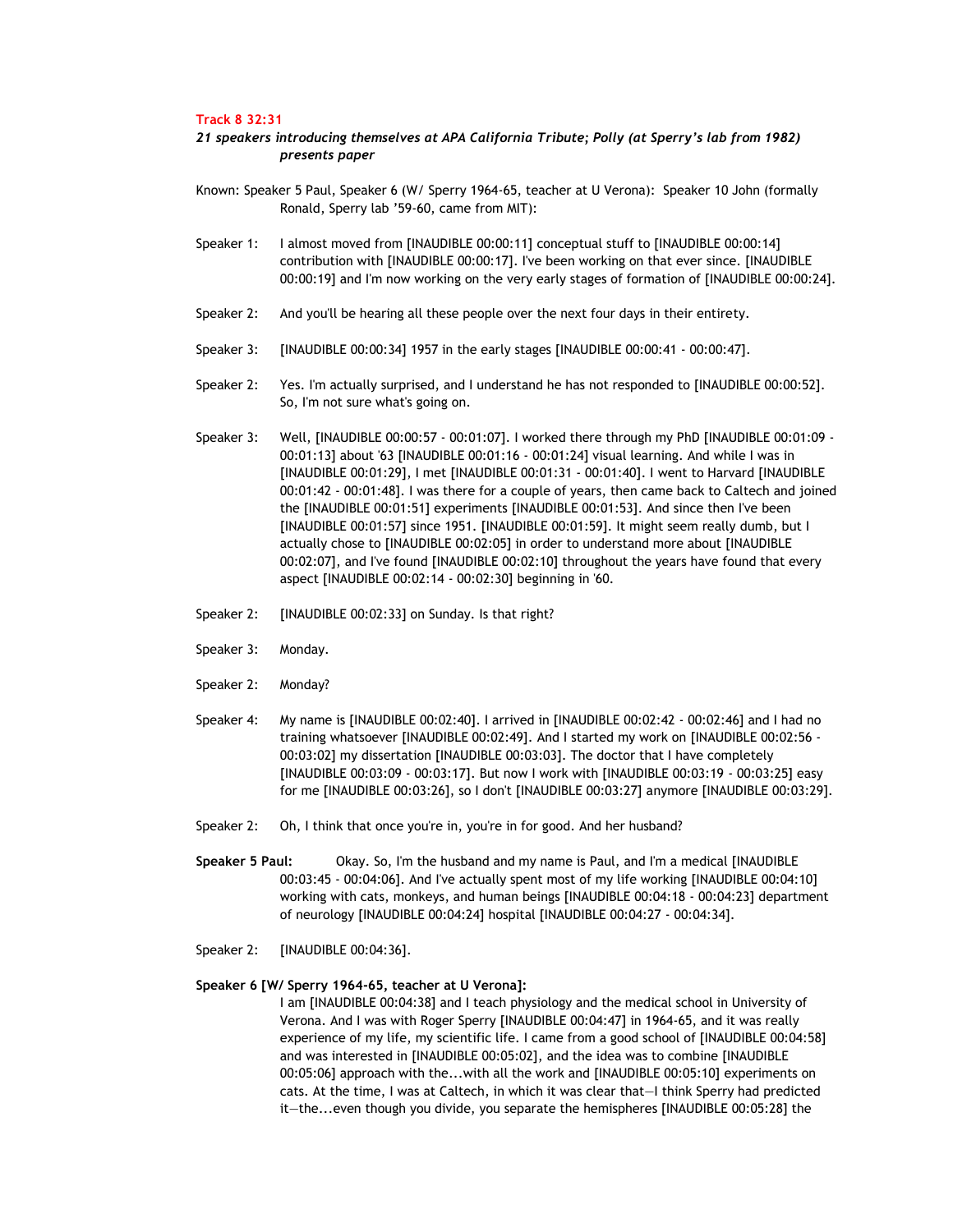sleep and waking cycle will remain united between the hemispheres because it is regulated by the [INAUDIBLE 00:05:38 - 00:05:42]. But after I left Caltech, I had received so many ideas and inspirations by Sperry, so I decided, first of all, to study the [INAUDIBLE 00:05:53] in the corpus callosum when you present [INAUDIBLE 00:05:57] stimuli to the animal. And then, also, to try some study [INAUDIBLE 00:06:03] hemispheric transfer in normal people [INAUDIBLE 00:06:08]. And this kept me occupied for at least 15 years [INAUDIBLE 00:06:15], and now I am...in a sense I am back to the origin here at Caltech because I have been able to study a group of split-brain patients [INAUDIBLE 00:06:25] Verona, which is my university, and I will say something about that when...during my talk tomorrow.

- Speaker 7: [INAUDIBLE 00:06:36 00:06:41] in 1969 [INAUDIBLE 00:06:43 00:06:46] 1972. [INAUDIBLE 00:06:49 - 00:06:56] inspiration of Roger Sperry [INAUDIBLE 00:06:59 - 00:07:10]. After all that, I ran out of ideas [INAUDIBLE 00:07:14 - 00:07:31]. Whenever I feel completely lost, I [INAUDIBLE 00:07:35] Roger Sperry. [INAUDIBLE 00:07:42 - 00:07:47].
- Speaker 2: [INAUDIBLE 00:07:47]?
- Speaker 8: [INAUDIBLE 00:07:54]. I joined the Sperry Lab in [INAUDIBLE 00:07:58 00:08:02]. Nothing quite as illustrious as any of my predecessors here. I joined the lab [INAUDIBLE 00:08:06]. The lab assistants [INAUDIBLE 00:08:09 - 00:08:13] left-brain studies and the eye rotation study, and probably gained my fame and notoriety in Sperry Lab by having managed to flood three entire floors of the building [INAUDIBLE 00:08:25]. That is quite a feat, I'm telling you. And I am no longer [INAUDIBLE 00:08:33 - 00:08:39].
- Speaker 2: We'll all be talking to you later.
- Speaker 9: My name is [INAUDIBLE 00:08:46]. [INAUDIBLE 00:08:47] Sperry Lab [INAUDIBLE 00:08:49 00:08:52]. I study [INAUDIBLE 00:08:54 - 00:08:57] functional [INAUDIBLE 00:08:58]. I went to UCLA [INAUDIBLE 00:09:02 - 00:09:07] naturally went into the restaurant business. And one thing led to the other and now I'm in the movie business. [INAUDIBLE 00:09:18].

## **Speaker 10 John (formally Ronald, Sperry lab '59-60, came from MIT):**

- I'm John [INAUDIBLE 00:09:23]. I used to be known as Ronald [INAUDIBLE 00:09:25] before I decided to hide my tracks. I, in fact, joined Sperry's Lab... it must be around '59 or '60. I was here for a couple of years. I came from MIT. And, in fact, once Roger Sperry [INAUDIBLE 00:09:41] from MIT. But I worked on... Well, when I was here, in fact, I was reporting [INAUDIBLE 00:09:50 - 00:09:56] doing some regenerational work, which I continued in Oxford. And I did some work in Oxford with a few people and [INAUDIBLE 00:10:05]. I went to the medical school in Edinburgh [INAUDIBLE 00:10:10] did some work on retinal regeneration in the newt. And then from there I went to Manchester, where I continued the work on retinal regeneration in newts. And then I got [INAUDIBLE 00:10:26 - 00:10:30] at the University of Manchester Institute of Science and Technology, where I am at present and continuing our work on regeneration of the optic nerve [INAUDIBLE 00:10:40] contributions of non-neuronal components regulating [INAUDIBLE 00:10:46] and the mammalian system. We are moving also into looking at [INAUDIBLE 00:10:54 - 00:11:02]. And I am also [INAUDIBLE 00:11:04 - 00:11:36].
- Speaker 2: [INAUDIBLE 00:11:37]? Let's start on the right side. Then I'll recognize some of your faces.
- Speaker 11: I'm [INAUDIBLE 00:11:44]. I joined the Sperry Lab in 1960. At the time, [INAUDIBLE 00:11:50 00:12:06]. I left [INAUDIBLE 00:12:08] for a while [INAUDIBLE 00:12:10].

#### **Speake 12 Linda:**

I'm Linda [INAUDIBLE 00:12:19]—I was Linda [INAUDIBLE 00:12:20]—and I [INAUDIBLE 00:12:20 - 00:12:29]. I moved back East and [INAUDIBLE 00:12:32 - 00:12:37] for a while, and then moved back here [INAUDIBLE 00:12:40 - 00:12:50].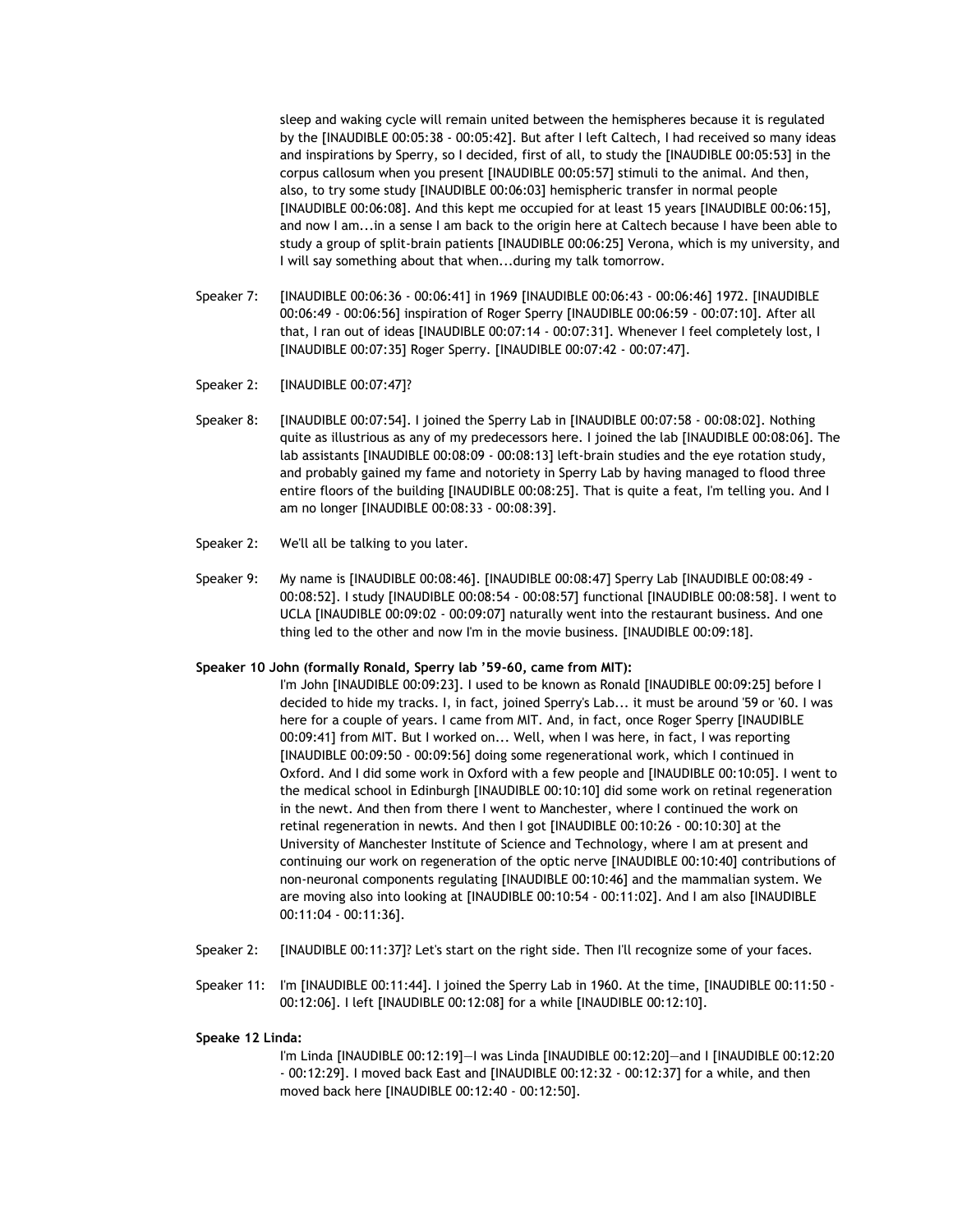- **Speaker 13 Larry Benowitz 1967:** I'm Larry Benowitz. I entered Sperry Lab in 1967 as a graduate student, and I did very odd things for my PhD. It was a time to be rebellious, so I ignored...I ignored [INAUDIBLE 00:13:10] underpinning hemisphericity. And I've been studying [INAUDIBLE 00:13:20 - 00:13:24] physiological [INAUDIBLE 00:13:25] associated with [INAUDIBLE 00:13:27]. One thing led to another. I [INAUDIBLE 00:13:33] of those systems [INAUDIBLE 00:13:39], and then went on to start doing neurochemistry and then molecular biology [INAUDIBLE 00:13:47] going back to what Roger Sperry had the foresight to see [INAUDIBLE 00:13:53 - 00:13:58] the molecules that are involved [INAUDIBLE 00:14:00]. And that's [INAUDIBLE 00:14:04 - 00:14:09]. I studied [INAUDIBLE 00:14:10] molecules involved in formation of neural connection, specificity of neural connection. [INAUDIBLE 00:14:17 - 00:14:21] regenerating the visual system in goldfish. I've been looking for the trophic molecules that are stimulating the entire process. And somewhere along the way I also made a detour [INAUDIBLE 00:14:34] psychology on other functions of the right hemisphere. And there's no question that although the guidance system behind all of this was [INAUDIBLE 00:14:48]... In fact, [INAUDIBLE 00:14:51] very clear that it was very much determined by [INAUDIBLE 00:14:55].
- Speaker 14: [INAUDIBLE 00:14:59 00:15:06] and joined Roger Sperry [INAUDIBLE 00:15:08] from '71 to '73, I think. [INAUDIBLE 00:15:12] medical background, I thought I was going to have a short time in research before going on predominantly [INAUDIBLE 00:15:20 - 00:15:26]. The experiment that I executed with Roger was [INAUDIBLE 00:15:30 - 00:15:47]. And there is a sense in which everything I've done since has been [INAUDIBLE 00:15:49] that experiment, which has led me, at this point, into computer simulations of [INAUDIBLE 00:15:58], which I'll have a chance to talk about in my [INAUDIBLE 00:16:02].
- Speaker 15: [INAUDIBLE 00:16:07 00:16:23]. The other major [INAUDIBLE 00:16:24 00:16:32] kind of infrastructure [INAUDIBLE 00:16:33] people with [INAUDIBLE 00:16:36]. I've never, ever [INAUDIBLE 00:16:44 - 00:17:03].
- Speaker 16: I'm [INAUDIBLE 00:17:07]. I was probably the third generation [INAUDIBLE 00:17:10 00:17:14] Caltech in '79 and in '84. At that time we were working on how the disconnected hemispheres do communicate [INAUDIBLE 00:17:27 - 00:17:34]. I remember especially [INAUDIBLE 00:17:37] in those days and was glad to see that Dr. Sperry [INAUDIBLE 00:17:44] Caltech not just getting their science degree, but getting them and thinking about bigger questions and [INAUDIBLE 00:17:53] still being able to defend [INAUDIBLE 00:17:56 - 00:18:01]. After that, I went and worked in artificial intelligence, working on natural language regeneration. And now I'm semi-retired and teaching psychology [INAUDIBLE 00:18:15].
- Speaker 2: Did you talk to [INAUDIBLE 00:18:17] counselor?
- Speaker 17 (from Australia, Caltech 1986): My name is [INAUDIBLE 00:18:24]. I'm from [INAUDIBLE 00:18:27], Australia. My [INAUDIBLE 00:18:30 - 00:18:36]. I remember [INAUDIBLE 00:18:37 - 00:18:41] and I discovered that Roger had [INAUDIBLE 00:18:44 - 00:18:48]. And my [INAUDIBLE 00:18:49] probably accidental that I read his book called *Science and Moral Priority*, and I discovered that we were thinking about mind over matter [INAUDIBLE 00:19:05]. My interest was how the mind can influence the brain [INAUDIBLE 00:19:11] physiological and biochemical changes [INAUDIBLE 00:19:17]. And I was [INAUDIBLE 00:19:22 - 00:19:28]. So, I was very curious to discuss with Roger about my ideas, and at that time I was looking for a [INAUDIBLE 00:19:38]. So, I wrote to Roger about my ideas, what I think is the relationship between brain and mind, and how [INAUDIBLE 00:19:49] mind over matter thesis can be applied to [INAUDIBLE 00:19:54] clinical [INAUDIBLE 00:19:55]. And he was so much impressed by my idea that he kindly invited me to spend some time of my sabbatical at Caltech [INAUDIBLE 00:20:08]. I had quite a few sessions [INAUDIBLE 00:20:13 - 00:20:19] and I [INAUDIBLE 00:20:21]. Down in Australia, I try to develop my ideas in this direction [INAUDIBLE 00:20:31] new post that I call clinical biopsychology [INAUDIBLE 00:20:36 - 00:20:42] parameters for clinical [INAUDIBLE 00:20:44]. And as I discussed those ideas with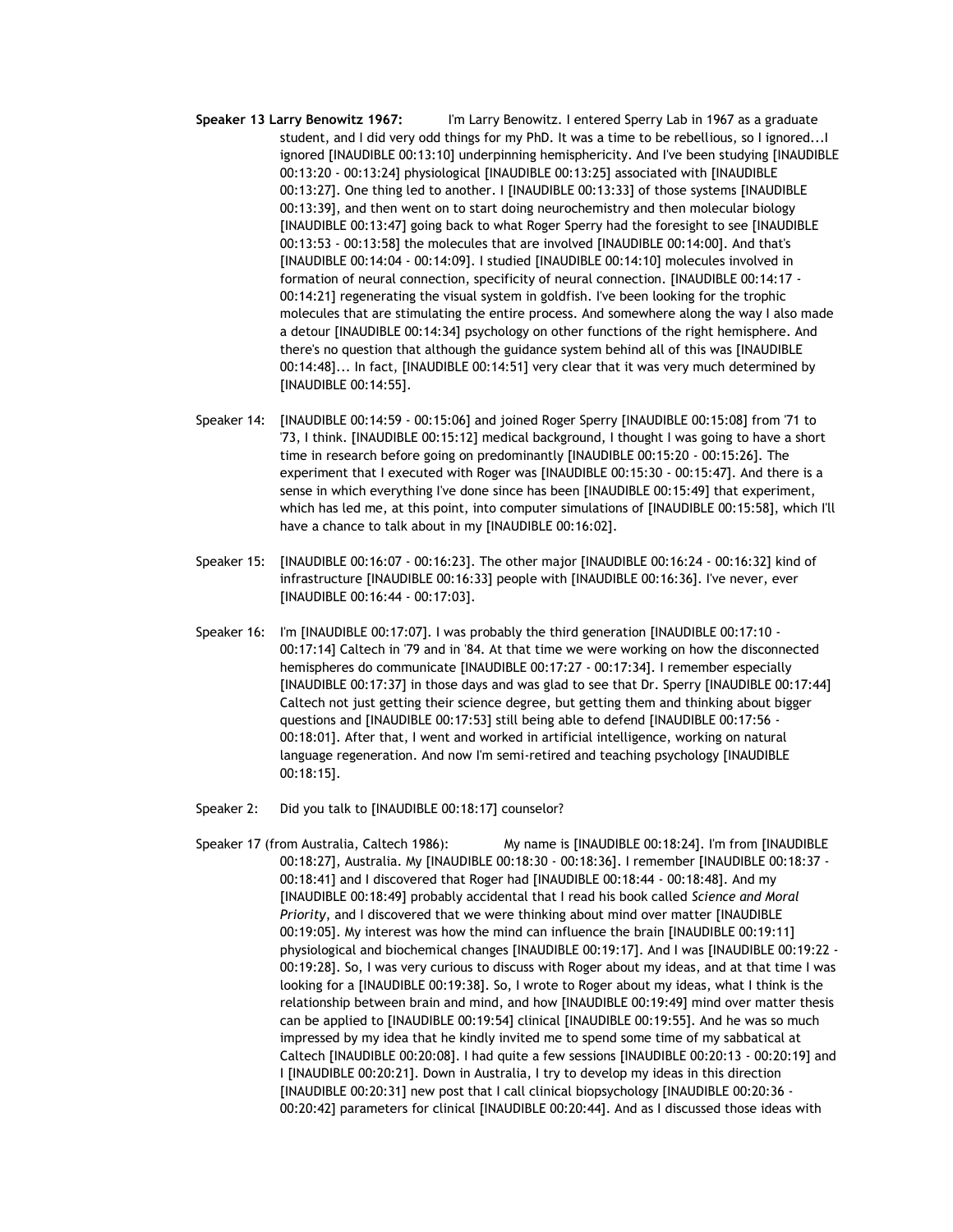Sperry, [INAUDIBLE 00:20:49 - 00:21:02]. I was really pleased to be with Sperry and I was impressed by his ideas during my short stay at Caltech in 1986. Glad to be back here.

- Speaker 18 : I'm a clinical psychologist with neuroendocrinology and neuropsychology background from the University of [INAUDIBLE 00:21:28] Australia. [INAUDIBLE 00:21:30]. I do treat post traumatic stress disorder [INAUDIBLE 00:21:36 - 00:21:40]. It fully explained how Sperry's theory [INAUDIBLE 00:21:43], but nobody has done any research in this area. By moving [INAUDIBLE 00:21:48] sexually abused children [INAUDIBLE 00:21:52] bring up their trauma and they are resolved, meaning the impact of the trauma disappears. There have been some studies [INAUDIBLE 00:22:02] not to the point of [INAUDIBLE 00:22:06 - 00:22:13]. I feel that it's an area which can be [INAUDIBLE 00:22:16]. I'm interested to find out. I'm currently doing research at the University of [INAUDIBLE 00:22:24] project involving also [INAUDIBLE 00:22:29 - 00:22:39].
- Speaker 19: Well, I must compare notes [INAUDIBLE 00:22:44] whether I may be the first of Roger's students here. I took his course in 1948, I believe. [INAUDIBLE 00:22:54 - 00:23:00] got me to go back and look at my old lecture notes [INAUDIBLE 00:23:04]. The other thing to be said is... two things. One: A medical student and I tried to [INAUDIBLE 00:23:13] Roger's interests at that time by doing surgery on the spinal cord of a dog [INAUDIBLE 00:23:22]. And the other [INAUDIBLE 00:23:26 - 00:23:29] PhD thesis. [INAUDIBLE 00:23:32] today, I guess [INAUDIBLE 00:23:33].
- Speaker 2: And Betty.
- Speaker 20 Betty: I'm Betty [INAUDIBLE 00:23:38]. I joined the lab [INAUDIBLE 00:23:41] from '72 to '92. I got my PhD in 1980. [INAUDIBLE 00:23:46] California [INAUDIBLE 00:23:50 - 00:24:05].
- Speaker 2: [INAUDIBLE 00:24:07] Sperry's students? Well, last but not least, let's turn to our first speaker, Polly [INAUDIBLE 00:24:15]. Polly's going to read both her paper, and then she's also going to read Erica's paper, who unfortunately could not be here. However, Erica did send a bunch of her humankind advancing journals and I will have them available for you tomorrow. [INAUDIBLE 00:24:35]. Okay. Polly.
- Speaker 21 **Polly**: I'm Polly [INAUDIBLE 00:24:40] and I came to Dr. Sperry's lab...
- Speaker 2: Polly, it looks like this session is actually being taped beyond myself, so is there any possibility... Could you... Yeah. Or, if you'd like to sit down, let's go ahead [INAUDIBLE 00:24:51].
- Speaker 21 **Polly**: I'm Polly [INAUDIBLE 00:24:55] and I came to Dr. Sperry's lab in '82 [INAUDIBLE 00:24:59], with my area of expertise in musical processing and interest in right hemisphere cognitive processing and interaction between the two hemispheres. And I found that... I had several auditory tasks that I did and I found rather consistently that one of the interesting and sometimes frustrating aspects of testing right hemisphere function was how difficult it was to get the right hemisphere to be able to control [INAUDIBLE 00:25:27 - 00:25:31]. And I became increasingly interested in clinical processes. For example, on singing, I found that the right hemisphere could not sing until the left hemisphere [INAUDIBLE 00:25:44], and the other two could not hear the correct tune until [INAUDIBLE 00:25:53]. So, this led me to be increasingly interested in clinical processes, and I tested a woman with multiple personality disorder, comparing her child alter to adult alter, with the hypothesis that the child alter was a right hemisphere dominant, right hemisphere controlled personality, and the adult...the primary adult was left hemisphere dominant. And that worked out empirically that the data supported that hypothesis, so [INAUDIBLE 00:26:28] continued in that direction. I'm getting increased... I'm getting clinical training now and my most recent work was [INAUDIBLE 00:26:35 - 00:26:40] and having them draw them [INAUDIBLE 00:26:42] lateral limits [INAUDIBLE 00:26:44], and looking at right hemisphere control, I'm very excited because I've been able to get the right hemisphere to stay in control [INAUDIBLE 00:26:55]. So, without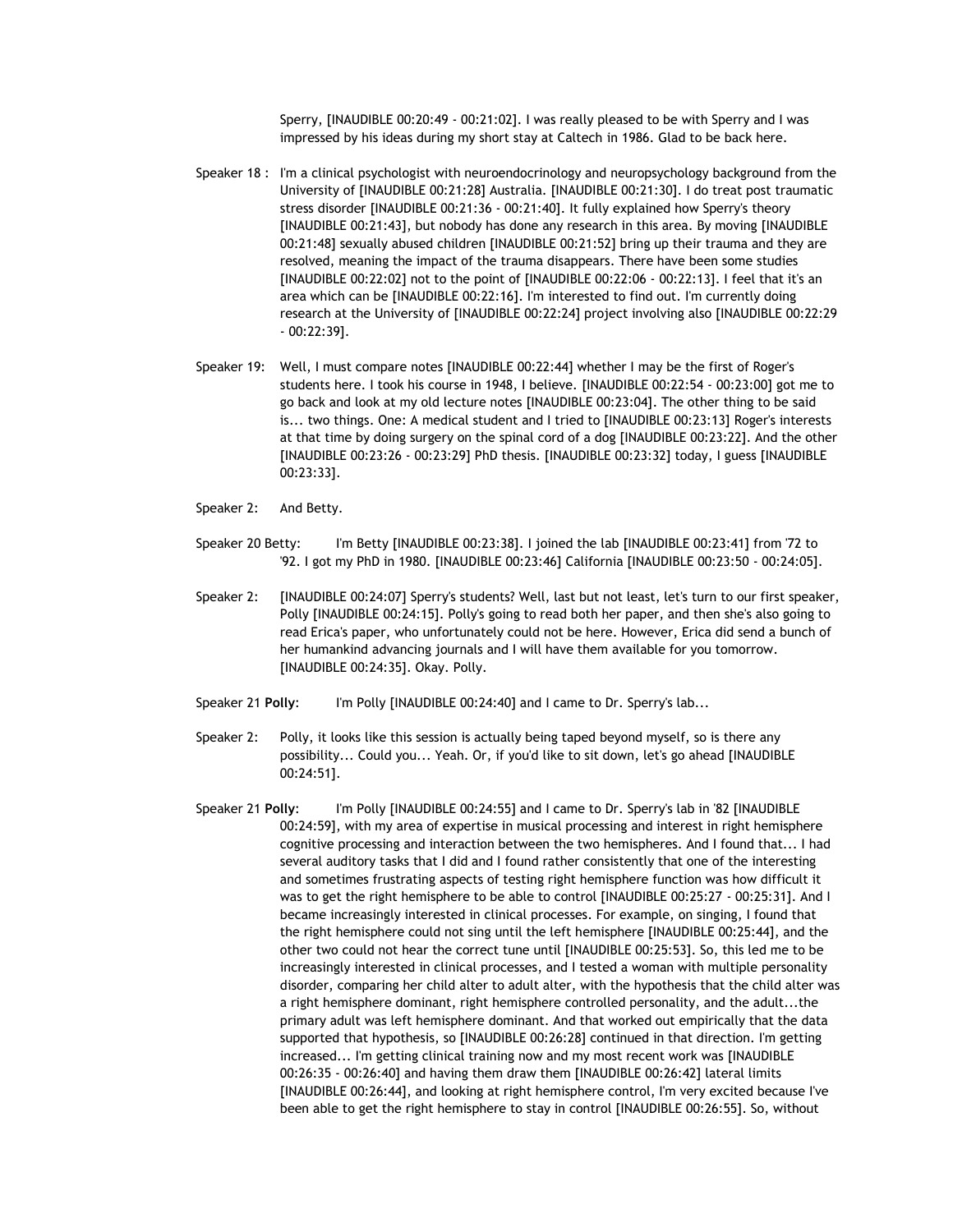further ado, I think I want to... Oh, I did want to make one comment. My last time here... The last time I was in this hotel was in March, when I had the honor of presenting Roger's final work, and it's a real honor today to be here to give [INAUDIBLE 00:27:17].

Roger Sperry was fond of asking his students "How does this research fit into the big picture? What have you discovered that's new to science?" I recall him pose this question to me. As I began to describe my findings, he interrupted and said, "That's what you discovered in psychology. What did you find that changed science at large?" A daunting question, but typical of Sperry. He applied this yardstick to his own work throughout his long, productive scientific career. In 1981, the Nobel Committee recognized the significance of his findings of independent conscious awareness within each cerebral hemisphere, and awarded him, along with co-winners Hubel and Wiesel, the Nobel Prize in Medicine and Physiology. The [INAUDIBLE 00:28:09] work secured his place in the history of psychology. However, as those who know the Nobel procedures can tell you, this prize is given for a lifetime of scientific achievement. Last year, the American Psychological Association acknowledged him with an award for his outstanding lifetime contribution to psychology. Today, I will review the contributions that have given him a permanent place in the history of our field, and the teachers and institutions that played an important role in his development.

As a young man, Sperry became interested in the mind-body relationship and read *The Principles of Psychology* by William James. Apparently, James played an influential role in Sperry's intellectual life. When explaining why he believed his consciousness work to be more important than developing the implications of the [INAUDIBLE 00:28:59] work further, he quoted James as saying: "The attainment of a genuine glimpse into the mind-brain relation would constitute the scientific achievement before which all past achievements would pale." Sperry received his undergraduate education at Oberlin College, where he majored in English. This influence was evident in his beautifully crafted manuscripts in which wellchosen words accurately described the high degree of specificity that his thoughts demanded. At Oberlin, he studied psychology under Raymond Stetson, who had received his doctorate in psychology from Harvard University in 1901, at which time William James was on the faculty. Although Stetson did not interact directly with James, he did his dissertation under James' colleagues, Münsterberg and Santayana, and his former doctoral student, McDougall. It was Stetson who originally asked Sperry the significant question, and with whom he discussed the mind-body relation. Stetson's doctoral dissertation on rhythm and rhyme continually refers to questions of conscious experience. In his dissertation, Stetson asks, "Is our enjoyment of rhythm independent of any ideational content? Are the pleasurable feelings that accompany the intellectual work of ordering and synthesizing distinct from the sensuous feeling process that also arise and give pleasure?" Sperry's split-brain work answered Stetson's questions. The intellectual ordering of the left hemisphere is indeed separate from the affective ideational processing of the right hemisphere. Sperry credits Stetson with being his most important intellectual influence. He worked as his driver and did a master's degree with him. This was Sperry's only degree in psychology.

Convinced that to answer the mind-brain question one must know physiology, Sperry went to the University of Chicago and did his doctorate in zoology under the direction of Viennese biologist Paul Weiss. Scientists at that time believed that the brain was plastic and that neurons could learn any function. They thought that neurons did not connect selectively, but went out to any [INAUDIBLE 00:31:13] became selective in response to their interface with it. Weiss himself had lectured broadly on this view. In his doctoral study, Sperry investigated the effects of interchanging the nerves that connect the flexor and extensor muscles in a rat to see whether the nervous system would relearn to use the muscles property. After careful surgery and time for healing, active foot movements began to reappear in the operated limbs. However, these foot movements were opposite to those required. When the rat tried to rise on its toes, the toes swung up in the air and the body weight fell on the back point of the heel. Relearning never occurred. Nerves were not functionally interchangeable. Thus, at a time when it was widely thought that the wiring of the brain was the result of experience,